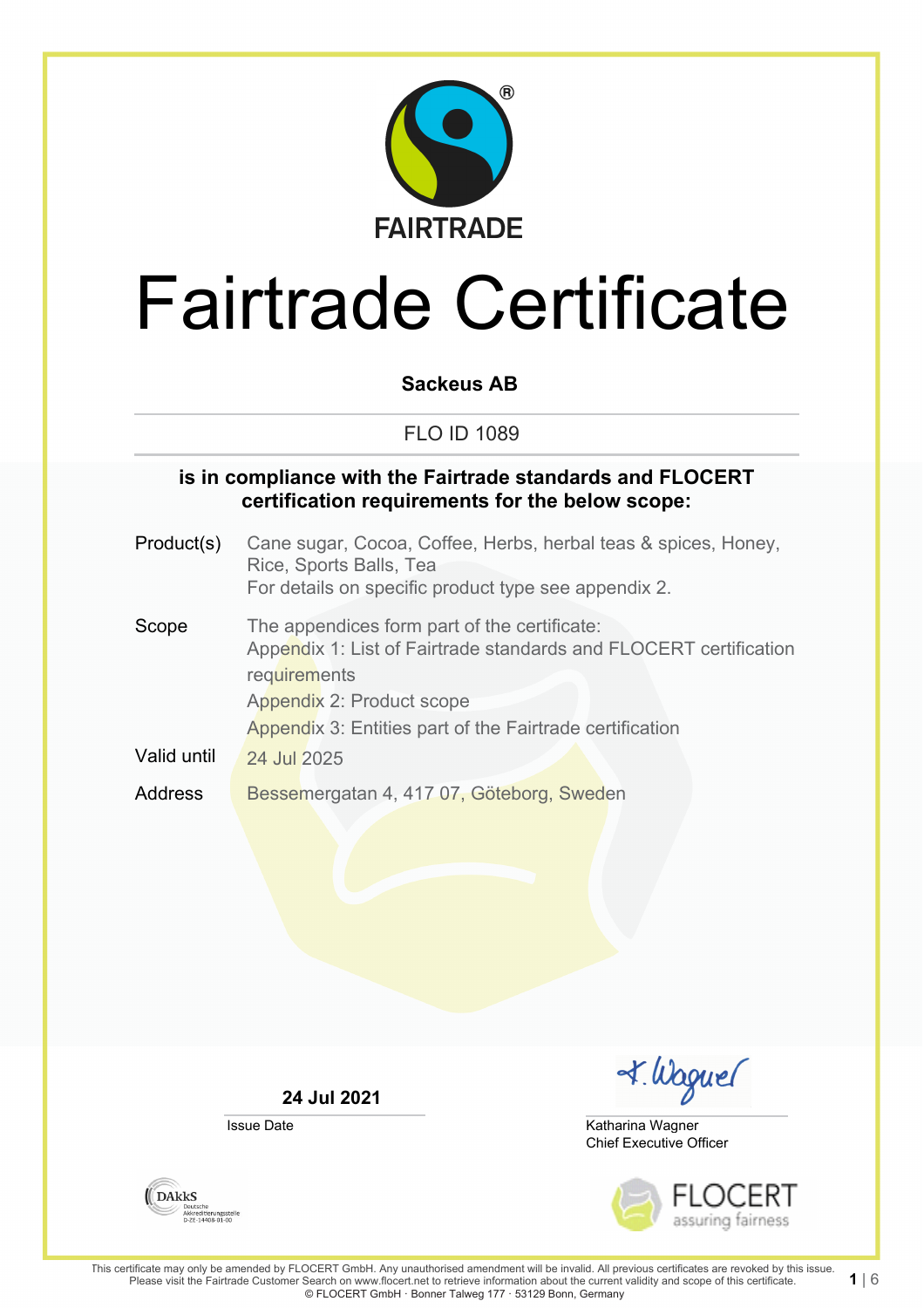

## **Sackeus AB**

FLO ID 1089

# **Appendix 1:**

# **List of Fairtrade standards and FLOCERT certification requirements**

# **The organization Sackeus AB with FLO ID 1089 ... is in compliance with the following Fairtrade standards**

### Trader SCORE

#### • Fairtrade Trader Standard

- Fairtrade Standard for Cane Sugar
- Fairtrade Standard for Cereals for Small Producer Organizations (Also applicable to Contract Production for Rice in India)
- Fairtrade Standard for Cocoa
- Fairtrade Standard for Coffee
- Fairtrade Standard for Herbs, Herbal Teas & Spices
- Fairtrade Standard for Honey
- Fairtrade Standard for Sports balls
- Fairtrade Standard for Tea

# **... is in compliance with the following FLOCERT certification requirements**

#### Trader SCORE

• FLOCERT Public Compliance Criteria List – Trade Certification



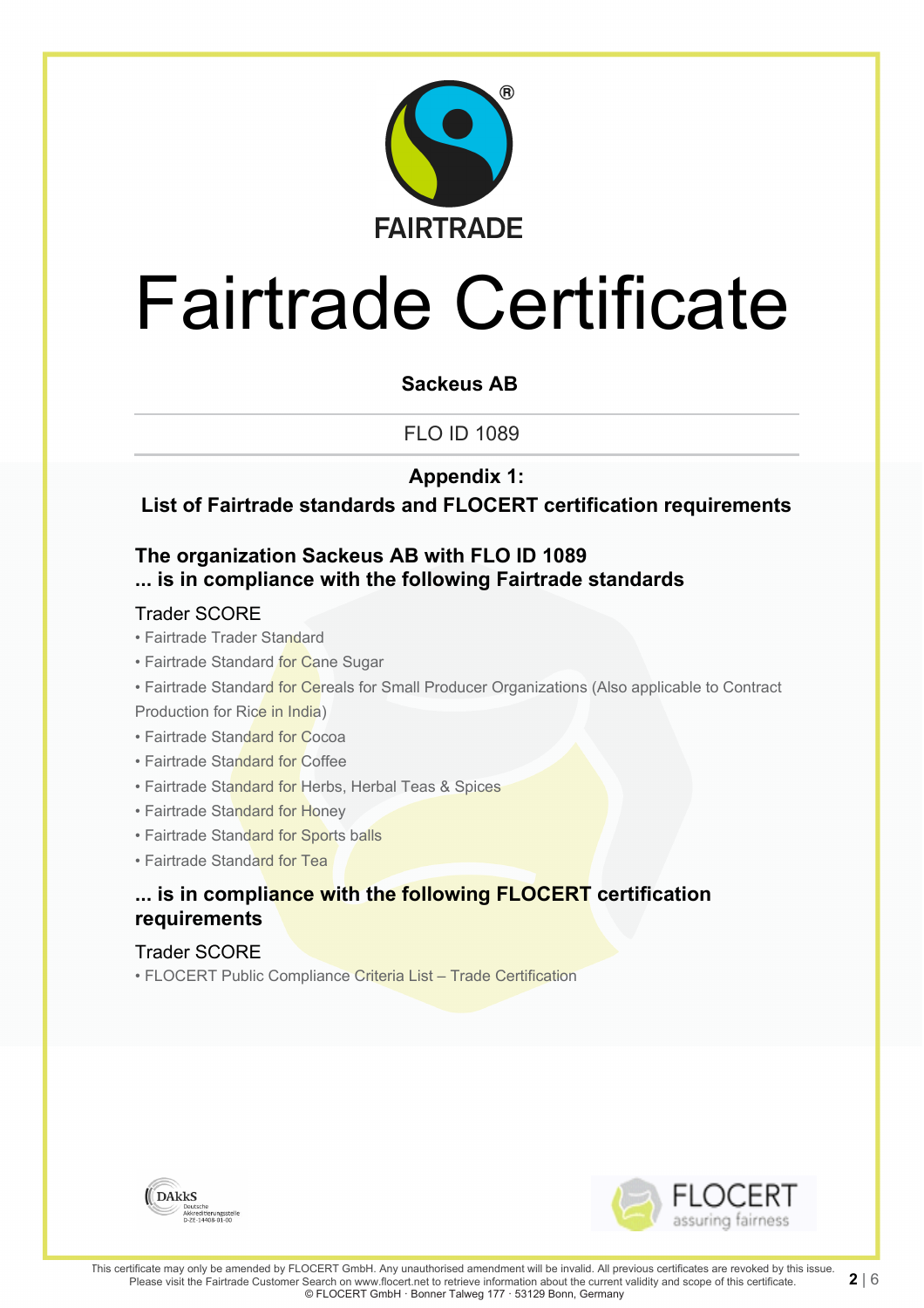

### **Sackeus AB**

FLO ID 1089

# **Product scope Appendix 2:**

### **The organization Sackeus AB with FLO ID 1089 is certified for the following products:**

### Trader SCORE

| Date of certification | <b>Function</b>                                                        | Product category               | Product type                                      |
|-----------------------|------------------------------------------------------------------------|--------------------------------|---------------------------------------------------|
| 24 Jul 2021           | Importing from country of Tea<br>origin                                |                                | Camellia sinensis                                 |
|                       | Licensee, Non-Payer,<br>Voluntary phys.<br>traceability                |                                |                                                   |
| 24 Jul 2021           | Intermediate Distributor<br>Non-Payer                                  | Herbs, herbal teas &<br>spices | Cinnamon<br>(Cinnamomum<br>zeylanicum, C. cassia) |
| 24 Jul 2021           | Intermediate Distributor<br>Non-Payer, Voluntary<br>phys. traceability | Cane sugar                     | Cane sugar                                        |
| 24 Jul 2021           | Intermediate Distributor<br>Non-Payer                                  | Herbs, herbal teas &<br>spices | Nutmeg (Myristica<br>fragrans)                    |



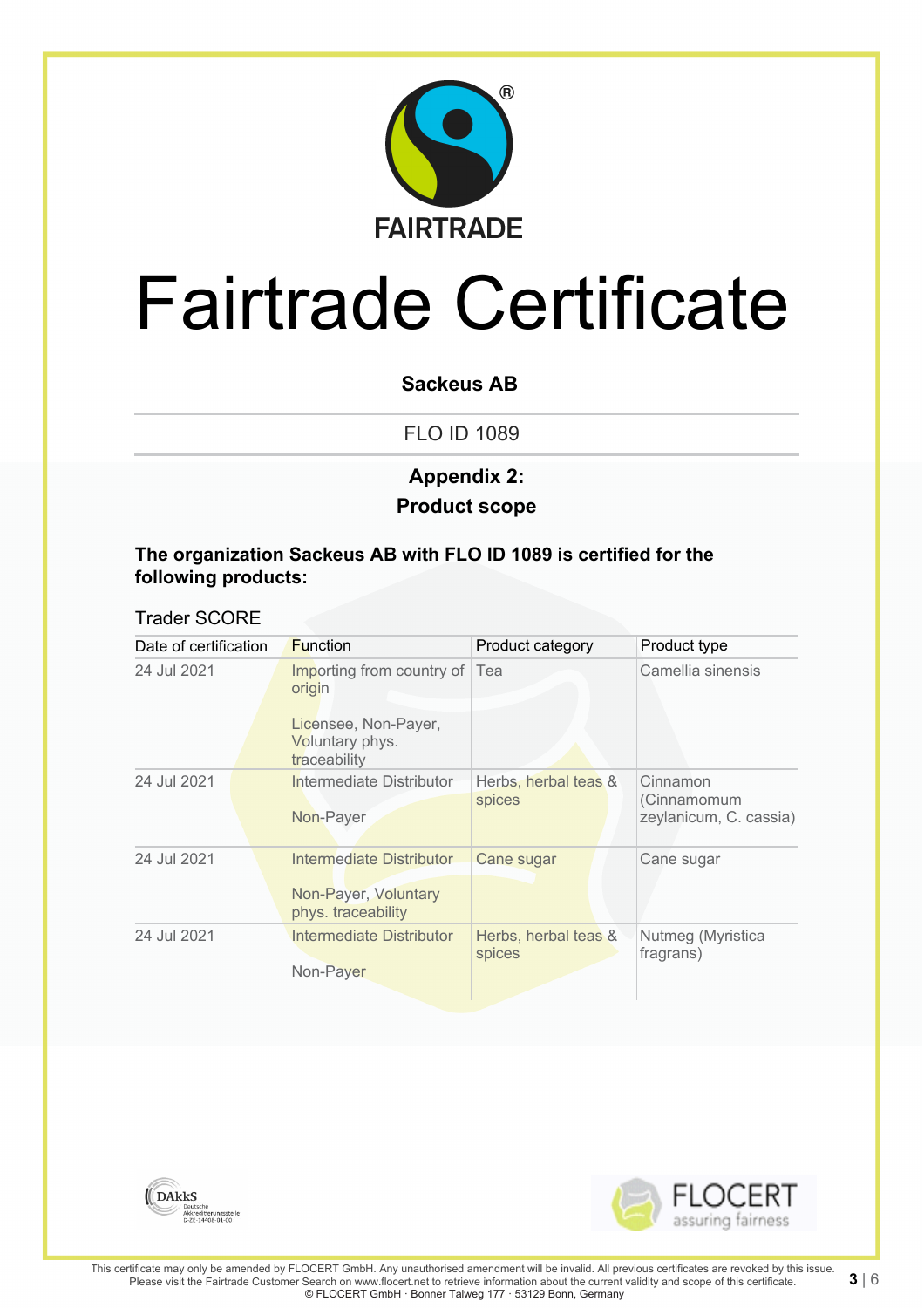

# **Sackeus AB**

FLO ID 1089

| 24 Jul 2021 | Intermediate Distributor<br>Non-Payer                                                        | Herbs, herbal teas &<br>spices | Vanilla (Vanilla<br>mexicana, V. fragrans,<br>V. planifolia) |
|-------------|----------------------------------------------------------------------------------------------|--------------------------------|--------------------------------------------------------------|
| 24 Jul 2021 | Intermediate Distributor<br>Licensee, Packager                                               | Sports Balls                   | Sports balls                                                 |
| 24 Jul 2021 | Importing from country of<br>origin<br>Licensee, Non-Payer,<br>Premium Payer, Price<br>Payer | Coffee                         | Robusta                                                      |
| 24 Jul 2021 | Intermediate Distributor<br>Licensee, Non-Payer,<br>Voluntary phys.<br>traceability          | Cocoa                          | Cocoa                                                        |
| 24 Jul 2021 | Manufacturer/Processor<br>Licensee, Non-Payer                                                | Honey                          | A Quality                                                    |
| 24 Jul 2021 | <b>Intermediate Distributor</b><br>Non-Payer                                                 | Herbs, herbal teas &<br>spices | Cardamom (Elettaria<br>& Amonum species)                     |



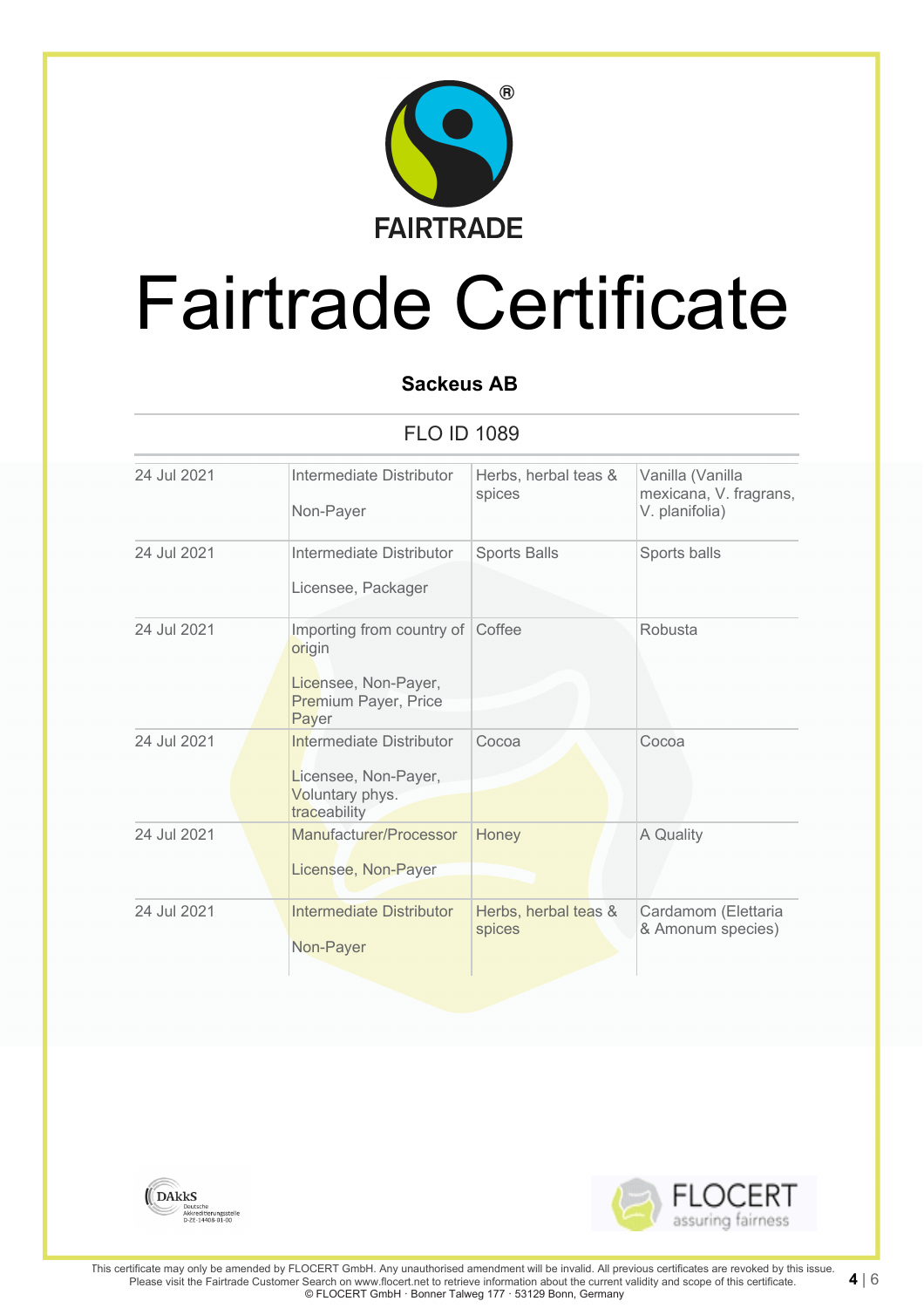

# **Sackeus AB**

FLO ID 1089

| 24 Jul 2021 | Intermediate Distributor                                                       | Herbs, herbal teas & | <b>Black Pepper (Piper</b> |
|-------------|--------------------------------------------------------------------------------|----------------------|----------------------------|
|             | Non-Payer                                                                      | spices               | nigrum)                    |
| 24 Jul 2021 | Intermediate Distributor                                                       | Herbs, herbal teas & | Clove (Syzygium            |
|             | Non-Payer                                                                      | spices               | aromaticum)                |
| 24 Jul 2021 | Intermediate Distributor                                                       | Herbs, herbal teas & | Ginger (Zingiber           |
|             | Non-Payer                                                                      | spices               | officinale)                |
| 24 Jul 2021 | Importing from country of<br>origin<br>Licensee, Premium<br>Payer, Price Payer | Coffee               | Arabica                    |
| 24 Jul 2021 | Intermediate Distributor<br>Licensee, Non-Payer                                | <b>Rice</b>          | Not specified              |